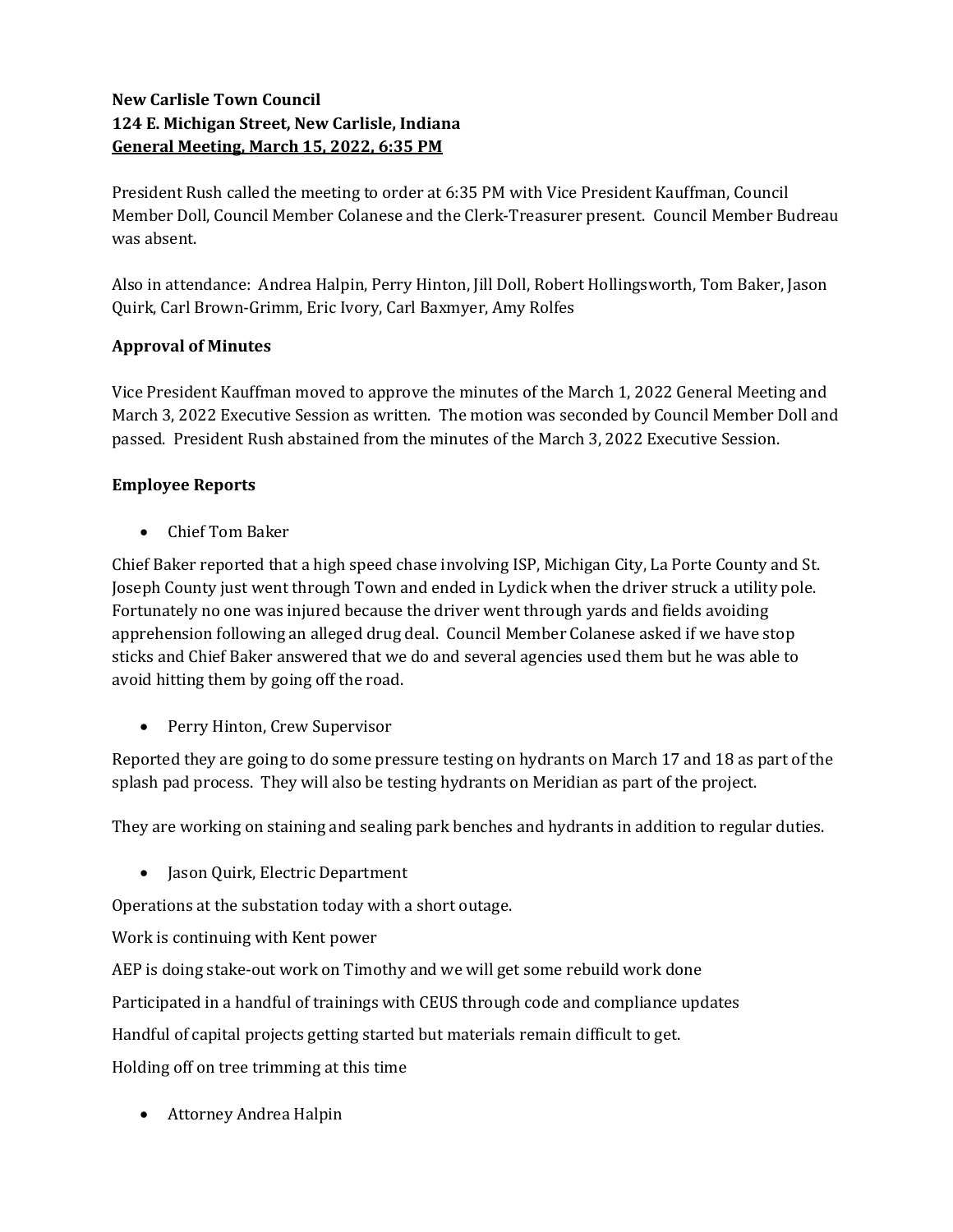## New Carlisle Town Council General Meeting, March 15, 2022, 6:35 PM **Page 2** Page 2

Work has mainly entailed attending meetings.

## Old Business

Awarding of Refuse Removal Contract

Andrea reported that she reviewed bids from Borden Waste Away and Waste Management and both were responsive and responsible but the bid from Waste Management was most responsible and responsive. Council Member Doll asked if both met the criteria specified in the bid specs and Andrea responded yes, they do both meet the requirements. Council Member Colanese expressed that he feels we should go with a four year contract.

A motion to accept the bid submitted by Waste Management for the four year term was made by Vice President Kauffman and seconded by Council Member Doll. Motion carried 4-0.

## New Business

• Software Agreement

Carl Brown-Grimm explained that this is an asset management program that tracks and schedules maintenance and tracks assets. If this goes well at the water treatment plant, they could partner with the other utilities. It will help ensure proper maintenance of the Town's assets and is used primarily for GIS mapping. President Rush said that this sounds like it will be a great way to ensure proper maintenance and keep everyone organized and moving forward. The cost for the agreement is \$2,500 per year with a 12 month term in the contract. Carl has had experience with this type of program so there shouldn't be any additional personnel costs involved.

A motion to approve the Ziptility Software Contract, in an amount not to exceed \$2,500 annually, was made by Council Member Doll and seconded by Council Member Colanese. Motion carried 4-0.

• Approval of water tower painting quote

Robert explained that the quote includes pressure washing, repair of rusted areas, strip down and coat with undercoating, full prime and full finish coat. They will use better paint that is glossier than last time. President Rush asked if we have used this company before and how often the tower is painted. Robert responded that we have used them at the water treatment plant and the tower is should be painted every 12-15 years. He explained that if they find any issues inside the tank they will handle those as well at an additional cost of \$4,000-\$5,000.

Vice President Kauffman moved to approve the estimate from Leary Construction for water tower painting of \$55,000 and up to an additional \$5,000 for work inside the tower determined by the condition of the tower when the water level is lowered and the interior is inspected. The motion was seconded by Council Member Doll and carried 4-0.